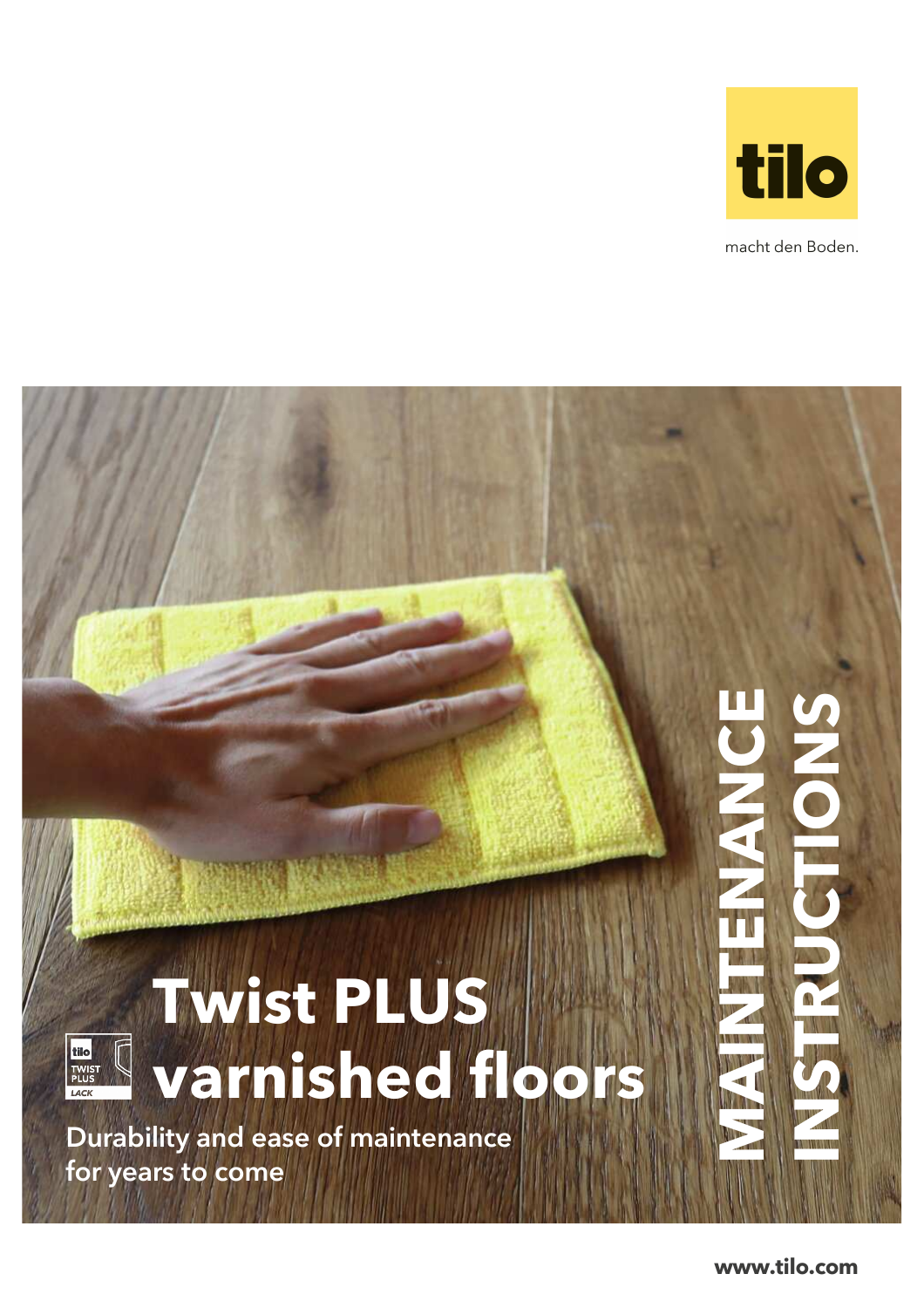### **Introduction**

Thank you for choosing high-quality flooring products from tilo. These cleaning and care instructions provide important information and tips for maintaining the flawless appearance and longevity of your floor.

All tilo cleaning and care products are specially adapted for the requirements of the relevant floor or surface to ensure they provide the finest cleaning and care results. For this reason, the cleaning and care products are divided up according to the relevant surface.

By adhering to the following cleaning and care instructions you will increase the longevity of your tilo floor, allowing you to enjoy your high-quality floor for many years to come.

### **General remarks**

Regular and appropriate cleaning and care is important for hygiene reasons and is also an important factor in retaining the value of the floor. Cleaning and care are described below. Each of them forms a working step in its own right. Cleaning removes dirt, whilst care restores the condition of the product or improves the surface.

### **General note**

Wooden floors as well as products incorporating wood materials must never be damp or even wet for long periods of time, as they can swell or warp. For that reason, they should only be cleaned when damp. Cleaning systems using water at high pressures or steam are unsuitable.

#### **Do not use any unsuitable cleaning products: :**

Unsuitable cleaning products can cause damage to the surface. The use of unsuitable cleaning materials, such as vinegar-based cleaners, washing-up liquid, solvents, or highly-concentrated or strongly alkaline cleaning materials, among others, may cause the floor to become damaged due to excessive expansion or the debonding of flooring elements. It is difficult to keep track of the high quantity of alkalis and other ingredients in cleaning products. For this reason, only use the appropriate cleaning and care products from tilo.

For any details regarding mixing ratio and application as well as instructions relating to the cleaning and care products, please refer to the information on the bottle labels.

All equipment must be tested for suitability, in particular vacuum cleaners and their floor attachment or other cleaning devices.

Avoid cleaning cloths that are not lint free. Microfibre cloths and pads appropriate for floors have generally been found suitable if used wet.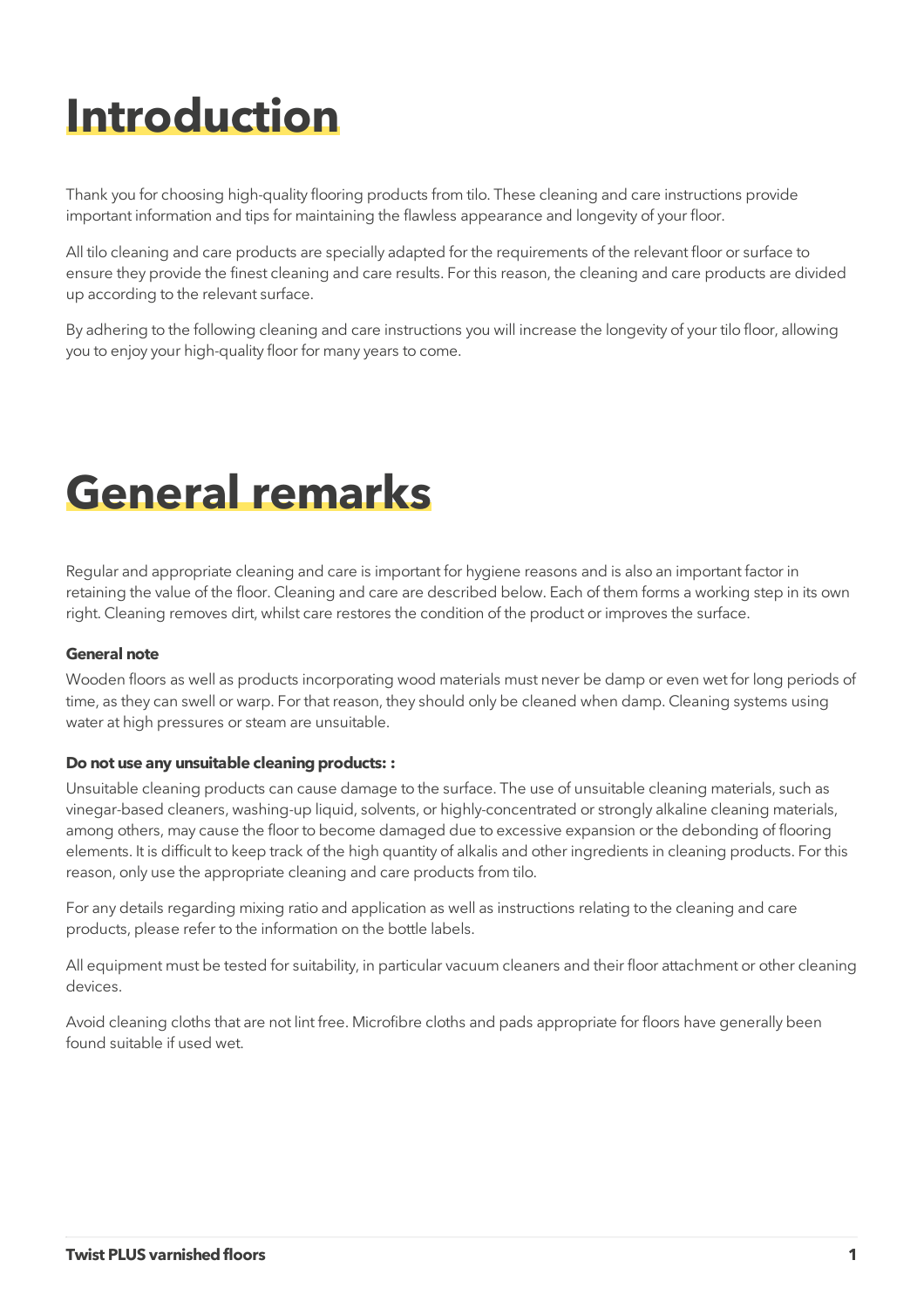## **Tips for keeping flooring at its best**

To keep your tilo floor looking good for years to come, it is important to remember a few things. The following tips are easy to follow and help to avoid unnecessary damage.

In general, regular and professional care helps to protect the floor surface. The more stress the floor is placed under, or the rougher the surface, the more often the care process should be carried out.

Avoid putting your tilo floor under excessive stress. For example, attach felt pads to the feet of furniture. Use suitable casters for swivel chairs and place mats underneath them. Place doormats in front of and behind the entry door in order to provide protection against dust, sand and other abrasive contaminants.

When covering the floor (e.g. while painting) do not use any unsuitable adhesive tapes. Certain types of adhesive tape may damage the surface. Adhesive tapes should be removed immediately afterwards.

An air humidity of between 40 % and 60 % will ensure the correct indoor climate. Not only is this good for the health and wellbeing of humans, but it is also ideal for tilo floors. During the heating period in winter, the air humidity will often fall below that level. This may then cause gaps to be formed in the flooring. Prevent the air from becoming too dry by using air humidifiers and by placing indoor plants in the room.

### **Cleaning and care**

It is the task of the installer to hand over the floor in swept-clean condition. Any cleaning required as a result of laying must not affect the condition of the surface that existed when the product left the factory. If it does, it is the duty of the installer to return the surface to its post-factory condition.

### **Care recommendation:**

All tilo floors are suitable for residential use upon delivery and are therefore able to withstand ordinary use. tilo QUICK CARE is recommended in order to protect the joints and to provide lasting protection for the floor.

In heavily-used areas and/or if a high degree of cleaning is needed in commercial or residential premises, tilo INTENSIVE CARE is absolutely essential. If in doubt, please seek professional advice.

If care is not expressly provided as part of the fitting, it will need to be carried out by the customer. Only apply care products to floors that have been cleaned to prevent dirt being worked into the floor.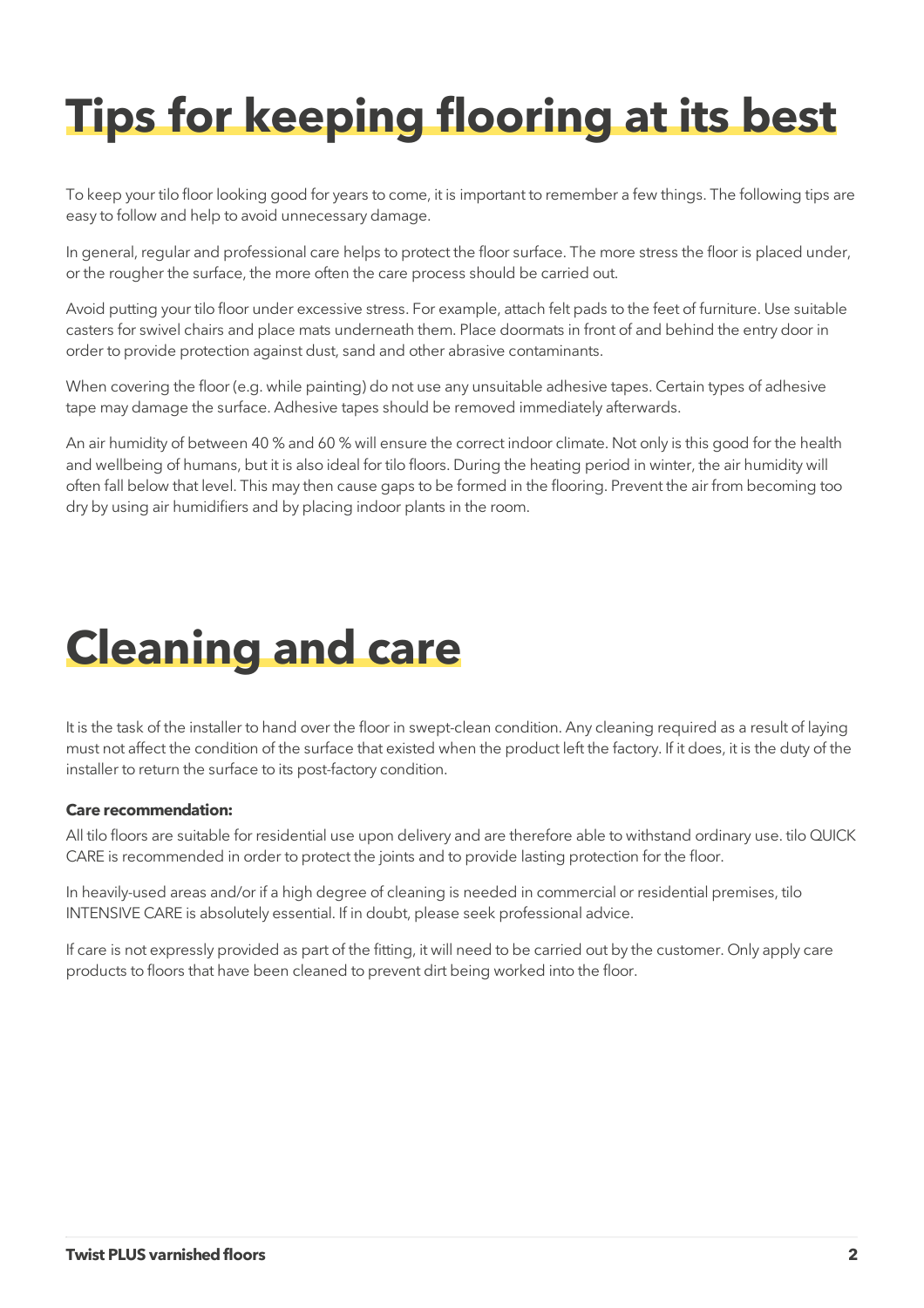### **Wiper**

Cleaning: Use a wiper with a microfibre cloth or pad appropriate for floors to apply the cleaning products. We recommend Microfibre pad Blue for this purpose.

Care: Microfibre pad Blue is suitable for the care of oiled floors as well. To achieve a professional result when caring for lacquered floors, we recommend Microfibre pad Yellow.

You can wash Microfibre pad Blue/Yellow in a washing machine at 60 °C and reuse it next time. After use for intensive care, however, the Microfibre pad Blue must be soaked in water, dried in fresh air and then discarded in residual waste.

#### **Instructions for cleaning and care of Twist PLUS varnished floors**

For light soiling (loose dust etc.): Remove dirt by sweeping or vacuuming.

For normal soiling: Remove dirt by sweeping or vacuuming, then clean while damp using tilo SOAP CLEANER for oiled and varnished floor.

After cleaning, apply tilo QUICK CARE for oiled and varnished floor.

#### **Instructions for intensive cleaning and intensive care of Twist PLUS varnished floors**

Intensive care should only be carried out when the normal cleaning process no longer achieves the desired effect. However, intensive cleaning and care are recommended for heavy soiling or treated surfaces that are already worn.

For heavy soiling (grease spots, grey scaling, etc.): Remove dirt by sweeping or vacuuming, then clean while damp using tilo INTENSIVE CLEANER for oiled and varnished floor.

In order to restore the maintenance film on the surface, intensive care is absolutely essential after every intensive cleaning. We recommend using tilo GLOSSY INTENSIVE CARE for varnished floor for all Twist PLUS varnished floors.